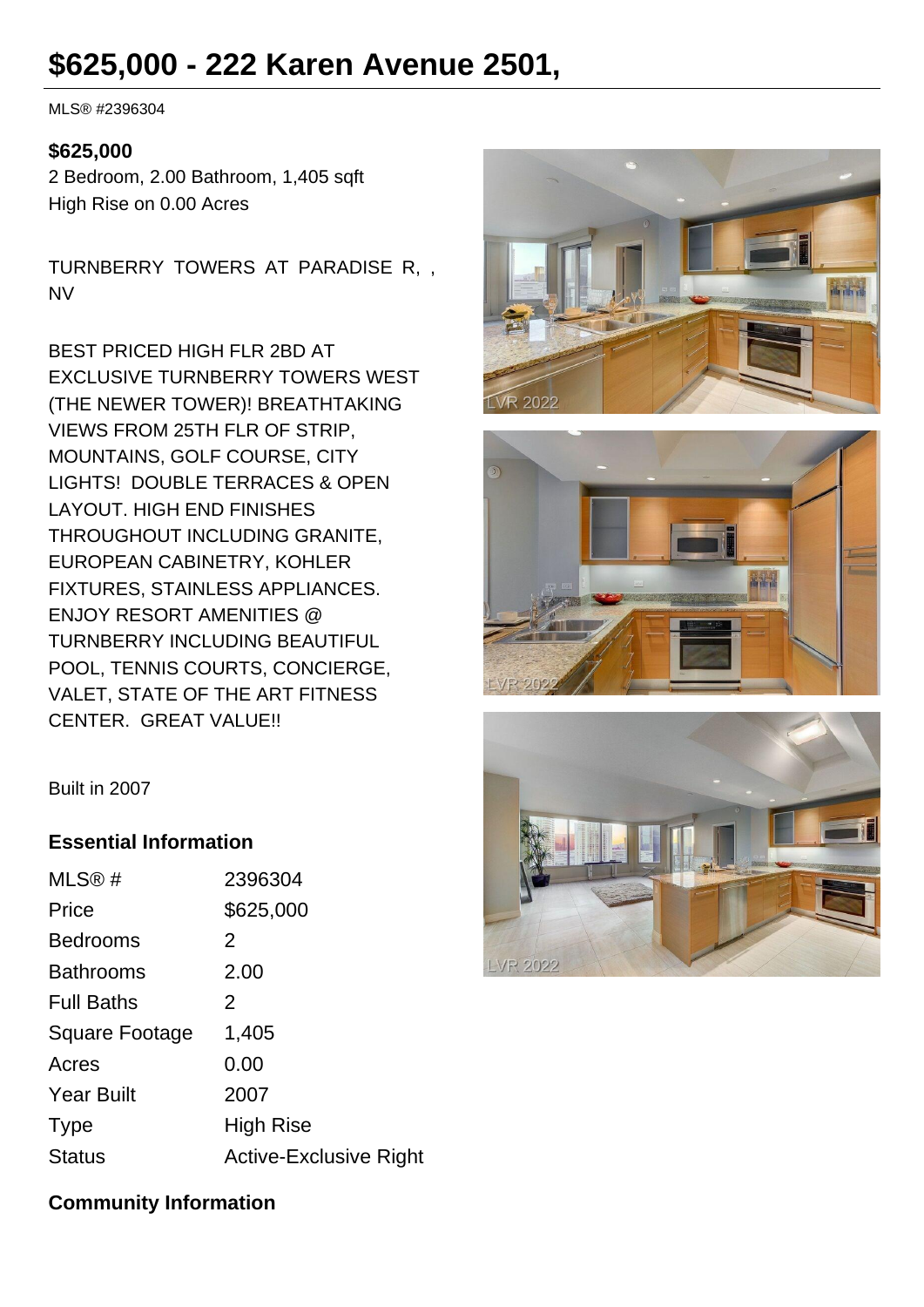| Subdivision<br>County | TURNBERRY TOWERS AT PARADISE R<br><b>Clark County</b> |  |
|-----------------------|-------------------------------------------------------|--|
| <b>State</b>          | <b>NV</b>                                             |  |
| Zip Code              | 89109                                                 |  |

| <b>Utilities</b> | <b>All Electric</b>                                                                                       |
|------------------|-----------------------------------------------------------------------------------------------------------|
| Features         | BBQ Area, Business Center, CC&RS, COMMUNITY Pool, Fitness<br>Center, Guard Gated, Security, Tennis Courts |
| Parking          | Assigned Covered Parking, Valet Parking                                                                   |
| View             | City View, Golf Course View, Strip View, South                                                            |

## **Interior**

| <b>Blinds</b>                  |
|--------------------------------|
| Microwave                      |
| Central                        |
| <b>Programmable Thermostat</b> |
| High-Rise                      |
|                                |

## **Exterior**

Exterior Features None

## **School Information**

| Elementary    | Park John S*     |
|---------------|------------------|
| <b>Middle</b> | Freemont John C. |
| High          | Valley           |

#### **Additional Information**

| Date Listed    | May 13th, 2022 |
|----------------|----------------|
| Days on Market | 53             |

## **Listing Details**

| <b>Listing Agent</b>  | Michelle L Manley   |
|-----------------------|---------------------|
| <b>Listing Office</b> | <b>Award Realty</b> |



 The data relating to real estate for sale on this web site comes in part from the INTERNET DATA EXCHANGE Program of the Greater Las Vegas Association of REALTORS® MLS. Real estate listings held by brokerage firms other than this site owner are marked with the IDX logo.

The information being provided is for the consumers' personal, non-commercial use and may not be used for any purpose other than to identify prospective properties consumers may be interested in purchasing.